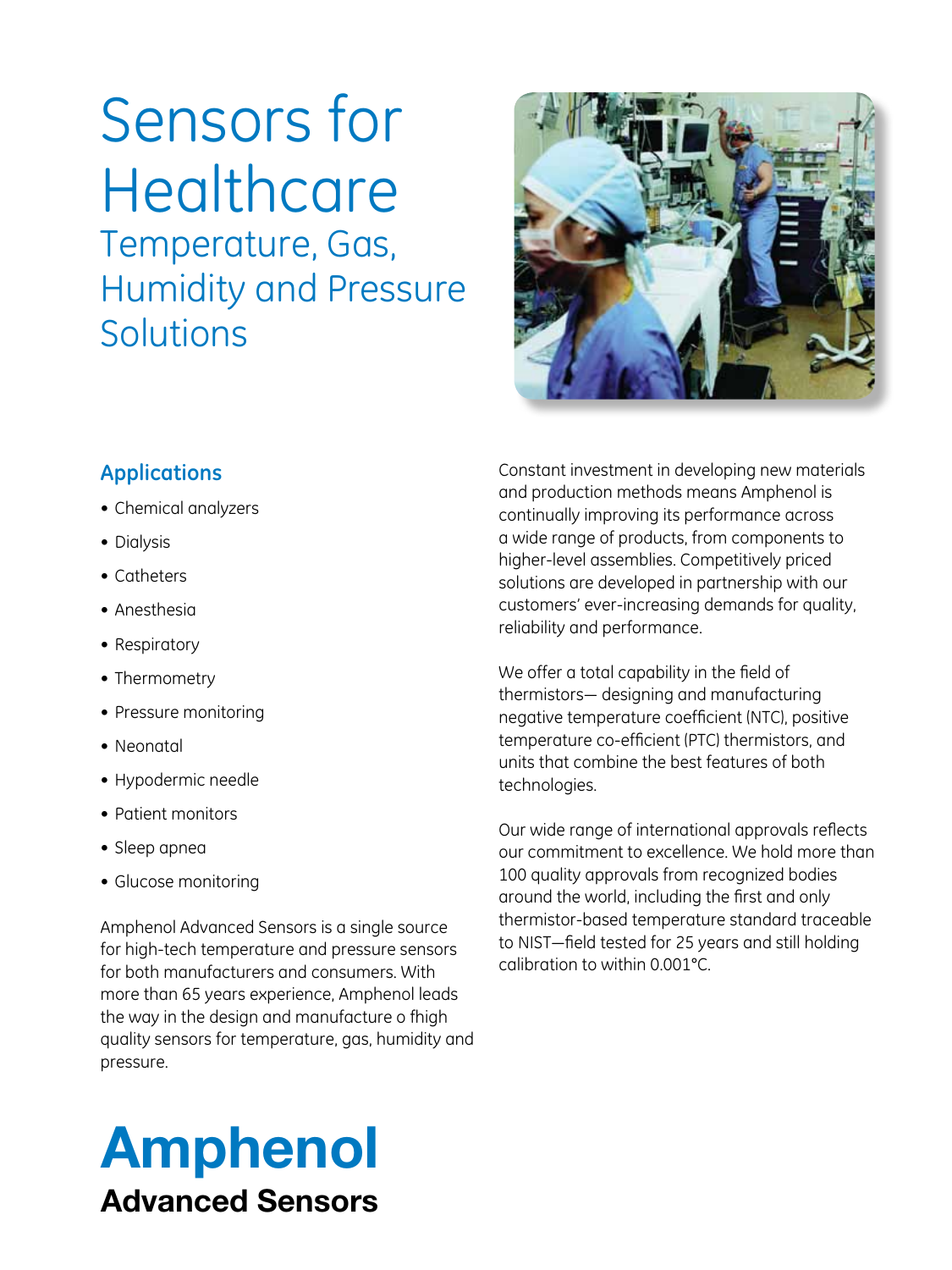## Leading Edge Technology

Today's patient care demands the ultimate in accurate and reliable monitoring of critical parameters. Amphenol is a pioneer in the development of new and increasingly robust sensor technology for medical applications. We offer innovative solutions, fast development cycles and excellent quality control to meet the most stringent requirements. Our in-house design and modeling capabilities expedite the process of product development and ensure first-time success rates for temperature (thermistors and thermopile IR) and gas, humidity and MEMS-based pressure sensors.

We have developed state-of-the-art, high-performance sensors known for their accuracy, reliability and small size. They are used extensively for heart catheters, esophageal stethoscopes, fever thermometers, skin sensors, blood analyzers, incubators, respiration monitors and hypodermic needle sensors.

Innovative work on small precision sensors continues for cancer research. Thermistors measure the temperature of cells and with precise monitoring, doctors can use heat to destroy diseased cells in tumors.





## Healthcare Applications

- Tympanic temperature
- Heart/lung machines
- Thermal dilution catheters (heart)
- Blood pressure monitors
- Urinary catheters
- Muscle/bone growth stimulation
- Oral, rectal and skin temperature
- Sleep apnea
- Esophageal catheters
- Glucose monitoring
- Body mapping
- Oxygen tents
- Clinical mattresses
- Humidifiers
- Anesthesia
- Fluid heaters
- Sterilizers
- Culture ovens
- Cryogenics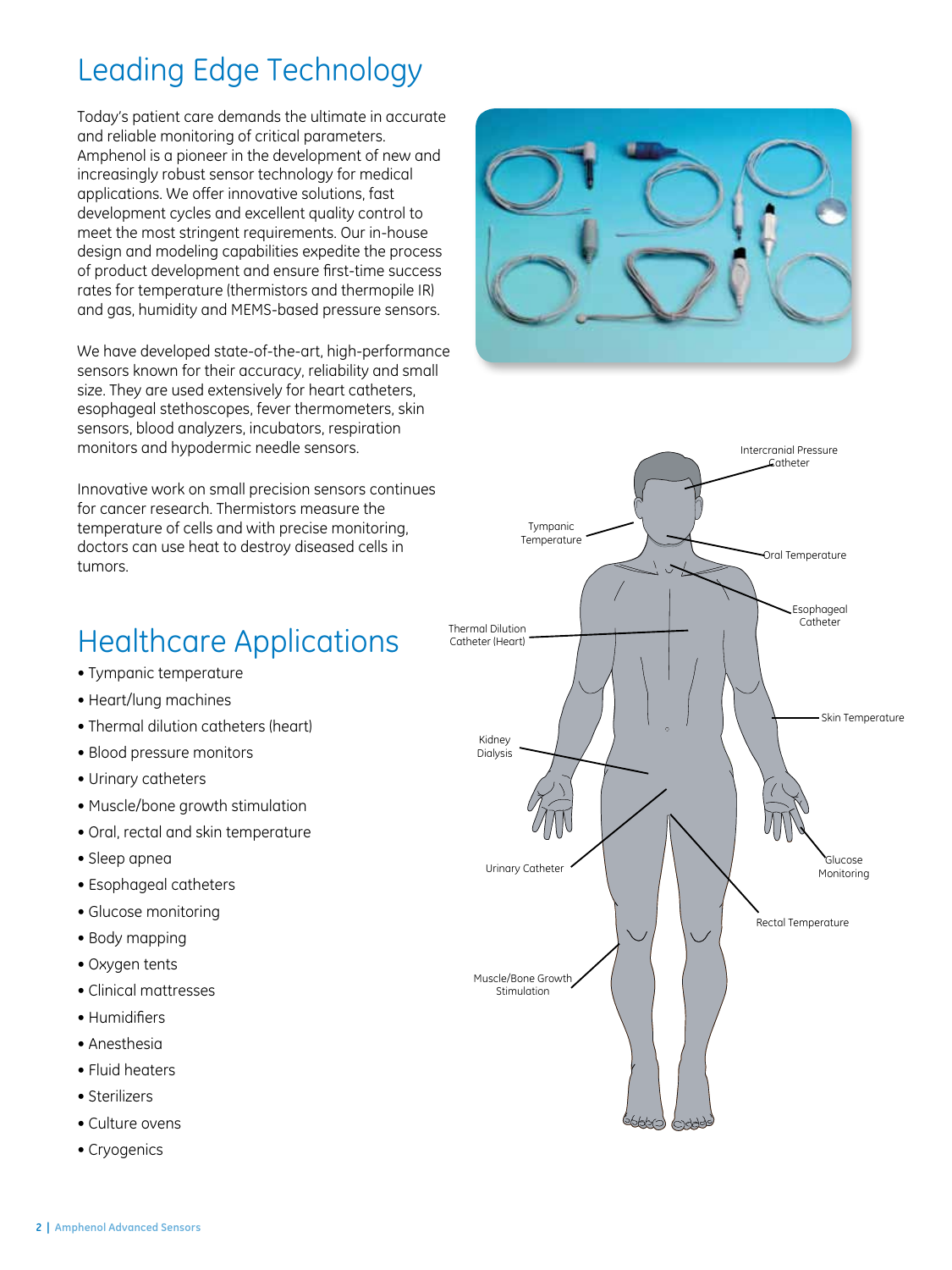Although chemical analyzers have been used for many years, we are developing new products that range from large laboratory apparatus to small hand held devices. Our sensors monitor oxygen level for critical care and blood chemistry (including glucose, DNA and cholesterol), and for diseases such as HIV and cancer. The accuracy and small size of these devices mean that results that took time to process in the laboratory can now be available right at a patient's bedside.

During dialysis, a patient's blood is removed from the body, artificially filtered by a machine, treated and returned to the body. Our NTC thermistor ensures that the blood is reheated to body temperature before it is returned.

Thermodilution catheters are used extensively in cardiac diagnostic and corrective procedures. Tiny NTC thermistors located near the tip of catheters are hermetically sealed in glass and have fine diameter platinum alloy leads welded to insulated extension leads. They are then inserted into hypodermic needles, catheters or other small housings that require extended leads. Disposable hypodermic needle sensors are especially critical during open heart surgery, when they are inserted into the myocardium muscle to monitor temperature. Hypodermic needle probes with small thermistor beads or chips can be inserted into targeted anatomical sites for temperature measurement and are particularly suited for cancer research and treatment, particularly for brain tumors.

Disposable pressure sensors are used primarily during surgical procedures and in the ICU to monitor patient heart rate and blood pressure. Pressure sensors in ventilator machines watch patients with respiratory illness or people on life support, helping control the amount of air pressure delivered to a patient's lung. They also monitor people with sleep disorders. During neonatal care, pressure sensors help physicians check the pressure within an expectant mother's uterus.

NTC thermistors monitor temperature and air circulation within incubators and skin temperatures of premature babies. Our biomedical chip thermistor assemblies are designed for oral or rectal patient temperature monitoring and also for continuous monitoring necessary during induced hypothermia and general anesthesia. NTC thermistor-based digital fever thermometers have replaced glass thermometers as the most widely used method for measuring human body temperature. Our reusable probe has a plastic or metal shaft, with the thermistor located in the metal tip.



*Media Isolated High Pressure Sensors*



*Medium Pressure Sensor*



*Insulated Lead Chips*